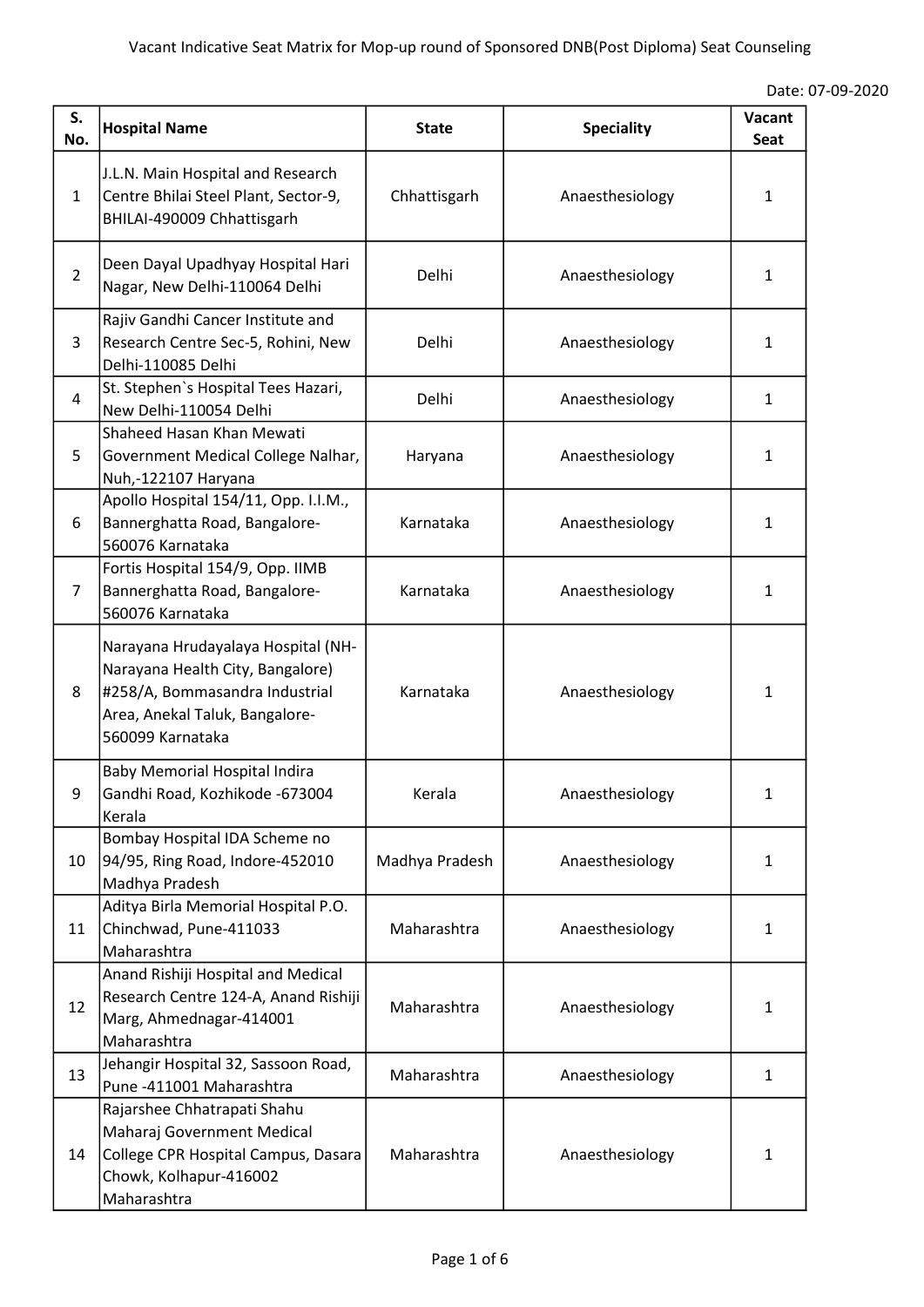|  | Date: 07-09-2020 |
|--|------------------|
|--|------------------|

| S.<br>No. | <b>Hospital Name</b>                                                                                                                                                                         | <b>State</b>      | <b>Speciality</b>                 | Vacant<br>Seat |
|-----------|----------------------------------------------------------------------------------------------------------------------------------------------------------------------------------------------|-------------------|-----------------------------------|----------------|
| 15        | Ispat General Hospital IGH, Sector-<br>19,-769005 Orissa                                                                                                                                     | Orissa            | Anaesthesiology                   | 1              |
| 16        | Ganga Medical Centre and Hospital<br>313, Mettupalayam Road,<br>Coimbatore-641043 Tamil Nadu                                                                                                 | <b>Tamil Nadu</b> | Anaesthesiology                   | 1              |
| 17        | Kovai Medical Centre Post Box No.<br>3209, Avinashi Road, Civil Arodrom<br>Post, COIMBATORE-641014 Tamil<br>Nadu                                                                             | <b>Tamil Nadu</b> | Anaesthesiology                   | 1              |
| 18        | Southern Railway Head Quarter<br>Hospital Aynavaram, Perumbur,<br>CHENNAI-600023 Tamil Nadu                                                                                                  | <b>Tamil Nadu</b> | Anaesthesiology                   | 1              |
| 19        | Sri Ramakrishna Hospital 395,<br>Sarojini Naidu Road, Sidhapudur,<br>COIMBATORE-641044 Tamil Nadu                                                                                            | <b>Tamil Nadu</b> | Anaesthesiology                   | 1              |
| 20        | Krishna Institute of Medical Sciences<br>1-8-31/1, Minister Road,<br>Secunderabad-500003 Telangana                                                                                           | Telangana         | Anaesthesiology                   | 1              |
| 21        | Rabindranath Tagore International<br><b>Institute of Cardiac Sciences</b><br>Premises No.1489, 124,<br>Mukundapur, E M Bypass, Near<br>Santhoshpur Connector, KOLKATA-<br>700099 West Bengal | West Bengal       | Anaesthesiology                   | 1              |
| 22        | J.L.N. Main Hospital and Research<br>Centre Bhilai Steel Plant, Sector-9,<br>BHILAI-490009 Chhattisgarh                                                                                      | Chhattisgarh      | <b>Obstetrics and Gynaecology</b> | 1              |
| 23        | Deen Dayal Upadhyay Hospital Hari<br>Nagar, New Delhi-110064 Delhi                                                                                                                           | Delhi             | <b>Obstetrics and Gynaecology</b> | $\mathbf{1}$   |
| 24        | St. Stephen's Hospital Tees Hazari,<br>New Delhi-110054 Delhi                                                                                                                                | Delhi             | <b>Obstetrics and Gynaecology</b> | 1              |
| 25        | Swami Dayanand Hospital Shahdara-<br>110095 Delhi                                                                                                                                            | Delhi             | <b>Obstetrics and Gynaecology</b> | 1              |
| 26        | Tata Main Hospital BC Road (West),<br>Northen Town, Bistupur,<br>JAMSHEDPUR-831001 Jharkhand                                                                                                 | Jharkhand         | <b>Obstetrics and Gynaecology</b> | 1              |
| 27        | IQRAA International Hospital and<br>Research Centre Malaparamba,<br>Calicut-673009 Kerala                                                                                                    | Kerala            | <b>Obstetrics and Gynaecology</b> | $\mathbf{1}$   |
| 28        | Ispat General Hospital IGH, Sector-<br>19,-769005 Orissa                                                                                                                                     | Orissa            | <b>Obstetrics and Gynaecology</b> | 1              |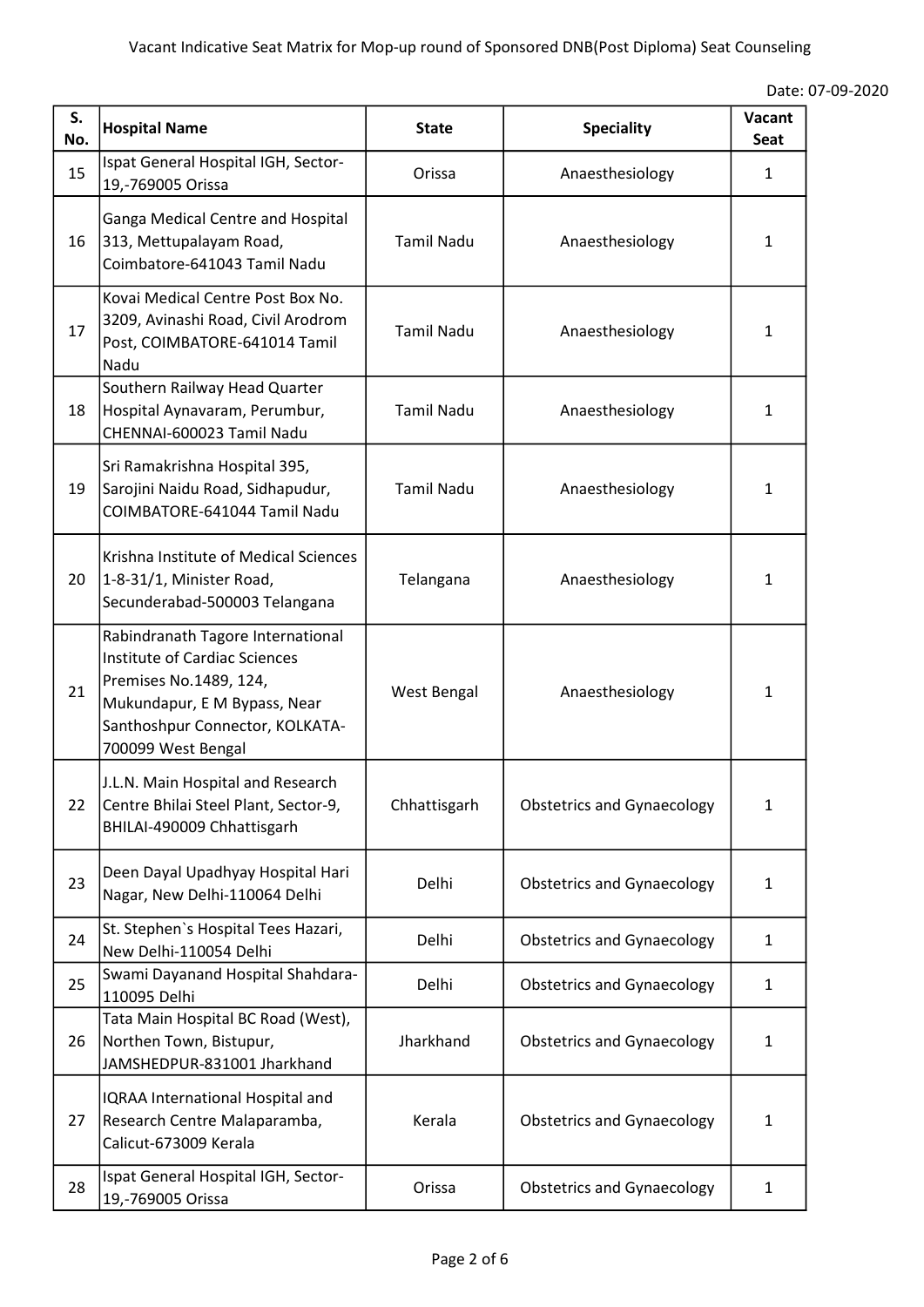|  | Date: 07-09-2020 |
|--|------------------|
|--|------------------|

| S.<br>No. | <b>Hospital Name</b>                                                                                                                             | <b>State</b>      | <b>Speciality</b>                 | Vacant<br><b>Seat</b> |
|-----------|--------------------------------------------------------------------------------------------------------------------------------------------------|-------------------|-----------------------------------|-----------------------|
| 29        | Rajiv Gandhi Government Women<br>and Children Hospital (Formerly<br>Indira Gandhi. General Hospital)<br>Ellapillaichavady,-605011<br>Pondicherry | Pondicherry       | <b>Obstetrics and Gynaecology</b> | 1                     |
| 30        | Kovai Medical Centre Post Box No.<br>3209, Avinashi Road, Civil Arodrom<br>Post, COIMBATORE-641014 Tamil<br>Nadu                                 | <b>Tamil Nadu</b> | <b>Obstetrics and Gynaecology</b> | 1                     |
| 31        | Sri Ramakrishna Hospital 395,<br>Sarojini Naidu Road, Sidhapudur,<br>COIMBATORE-641044 Tamil Nadu                                                | <b>Tamil Nadu</b> | <b>Obstetrics and Gynaecology</b> | $\mathbf{1}$          |
| 32        | Fernandez Hospital 4-1-1230,<br>Bogulkunta, Hyderabad-500001<br>Telangana                                                                        | Telangana         | <b>Obstetrics and Gynaecology</b> | 1                     |
| 33        | Muslim Maternity and Childrens<br>Hospital H. No: 16-2-326,<br>Osmanpura, Chaderghat, Hyderabad-<br>500024 Telangana                             | Telangana         | <b>Obstetrics and Gynaecology</b> | 1                     |
| 34        | Deen Dayal Upadhyay Hospital Hari<br>Nagar, New Delhi-110064 Delhi                                                                               | Delhi             | Ophthalmology                     | 1                     |
| 35        | Northern Railway Central Hospital,<br>Basant Lane,-110055 Delhi                                                                                  | Delhi             | Ophthalmology                     | 1                     |
| 36        | Drashti Nethralaya Chakalia Road,<br>Near GIDC, Delsar Road, Dahod,-<br>389151 Gujarat                                                           | Gujarat           | Ophthalmology                     | 1                     |
| 37        | M.M. Joshi Eye Hospital<br>Padmanarayanalaya, Gokul Road,<br>Hosur, HUBLI-580021 Karnataka                                                       | Karnataka         | Ophthalmology                     | $\mathbf{1}$          |
| 38        | Arvind Eye Hospital Abishekapakkam<br>Road, -605007 Pondicherry                                                                                  | Pondicherry       | Ophthalmology                     | 1                     |
| 39        | Arvind Eye Hospital Avinashi Road,<br><b>COIMBATORE -14 Tamil Nadu</b>                                                                           | <b>Tamil Nadu</b> | Ophthalmology                     | 1                     |
| 40        | Dr. Agarwal's Eye Hospital and<br>Research Centre 19 Cathedral Road<br>CHENNAI-600086 Tamil Nadu                                                 | <b>Tamil Nadu</b> | Ophthalmology                     | 1                     |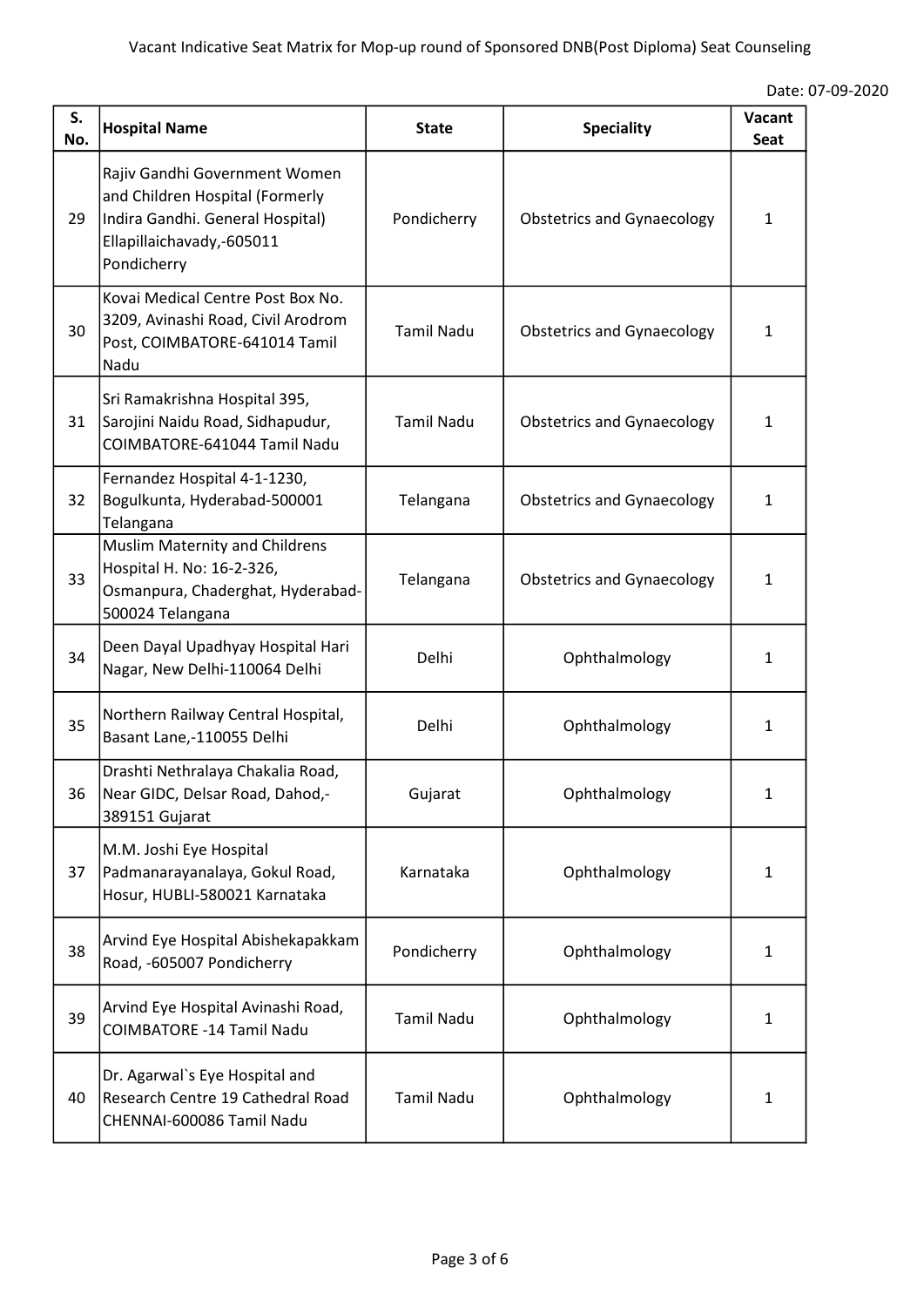|  | Date: 07-09-2020 |
|--|------------------|
|--|------------------|

| S.<br>No. | <b>Hospital Name</b>                                                                                                                                                                      | <b>State</b>      | <b>Speciality</b>          | Vacant<br>Seat |
|-----------|-------------------------------------------------------------------------------------------------------------------------------------------------------------------------------------------|-------------------|----------------------------|----------------|
| 41        | The Eye Foundation 582-A, D.B.Road,<br>R.S. Puram, COIMBATORE-641002<br><b>Tamil Nadu</b>                                                                                                 | <b>Tamil Nadu</b> | Ophthalmology              | $\mathbf{1}$   |
| 42        | Balaji Institute of Surgery, Research<br>and Rehabilitation for the Disabled<br>Hospital (BIRRD) Tirumala Tirupati<br>Devasthanams, Tirupati, Chittoor<br>District -517507 Andhra Pradesh | Andhra Pradesh    | <b>Orthopaedic Surgery</b> | 1              |
| 43        | Tata Main Hospital BC Road (West),<br>Northen Town, Bistupur,<br>JAMSHEDPUR-831001 Jharkhand                                                                                              | Jharkhand         | <b>Orthopaedic Surgery</b> | 1              |
| 44        | Ganga Medical Centre and Hospital<br>313, Mettupalayam Road,<br>Coimbatore-641043 Tamil Nadu                                                                                              | <b>Tamil Nadu</b> | <b>Orthopaedic Surgery</b> | 1              |
| 45        | Kovai Medical Centre Post Box No.<br>3209, Avinashi Road, Civil Arodrom<br>Post, COIMBATORE-641014 Tamil<br>Nadu                                                                          | <b>Tamil Nadu</b> | <b>Orthopaedic Surgery</b> | $\mathbf{1}$   |
| 46        | Southern Railway Head Quarter<br>Hospital Aynavaram, Perumbur,<br>CHENNAI-600023 Tamil Nadu                                                                                               | <b>Tamil Nadu</b> | <b>Orthopaedic Surgery</b> | 1              |
| 47        | Tejasvini Hospital and SSIOT Kadri<br>Temple Road, Mangalore-575002<br>Karnataka                                                                                                          | Karnataka         | Orthopedic Surgery         | 1              |
| 48        | Saifee Hospital Post Box 3771, 15/17,<br>Maharshi Karve Marg, Mumbai-<br>400004 Maharashtra                                                                                               | Maharashtra       | Orthopedic Surgery         | $\mathbf{1}$   |
| 49        | Amandeep Hospital G.T.Road, Model<br>Town, Amritsar-143001 Punjab                                                                                                                         | Punjab            | Orthopedic Surgery         | 1              |
| 50        | J.L.N. Main Hospital and Research<br>Centre Bhilai Steel Plant, Sector-9,<br>BHILAI-490009 Chhattisgarh                                                                                   | Chhattisgarh      | Paediatrics                | 1              |
| 51        | Swami Dayanand Hospital Shahdara-<br>110095 Delhi                                                                                                                                         | Delhi             | Paediatrics                | $\mathbf{1}$   |
| 52        | <b>GMERS Medical College and General</b><br>Hospital Gotri road, Vadodara-<br>390021 Gujarat                                                                                              | Gujarat           | Paediatrics                | $\mathbf{1}$   |
| 53        | K.G. Patel Children Hospital and<br>Jayodia Research Institute, Jalaram<br>Marg, Kareli Baug, BARODA,-390018<br>Gujarat                                                                   | Gujarat           | Paediatrics                | 1              |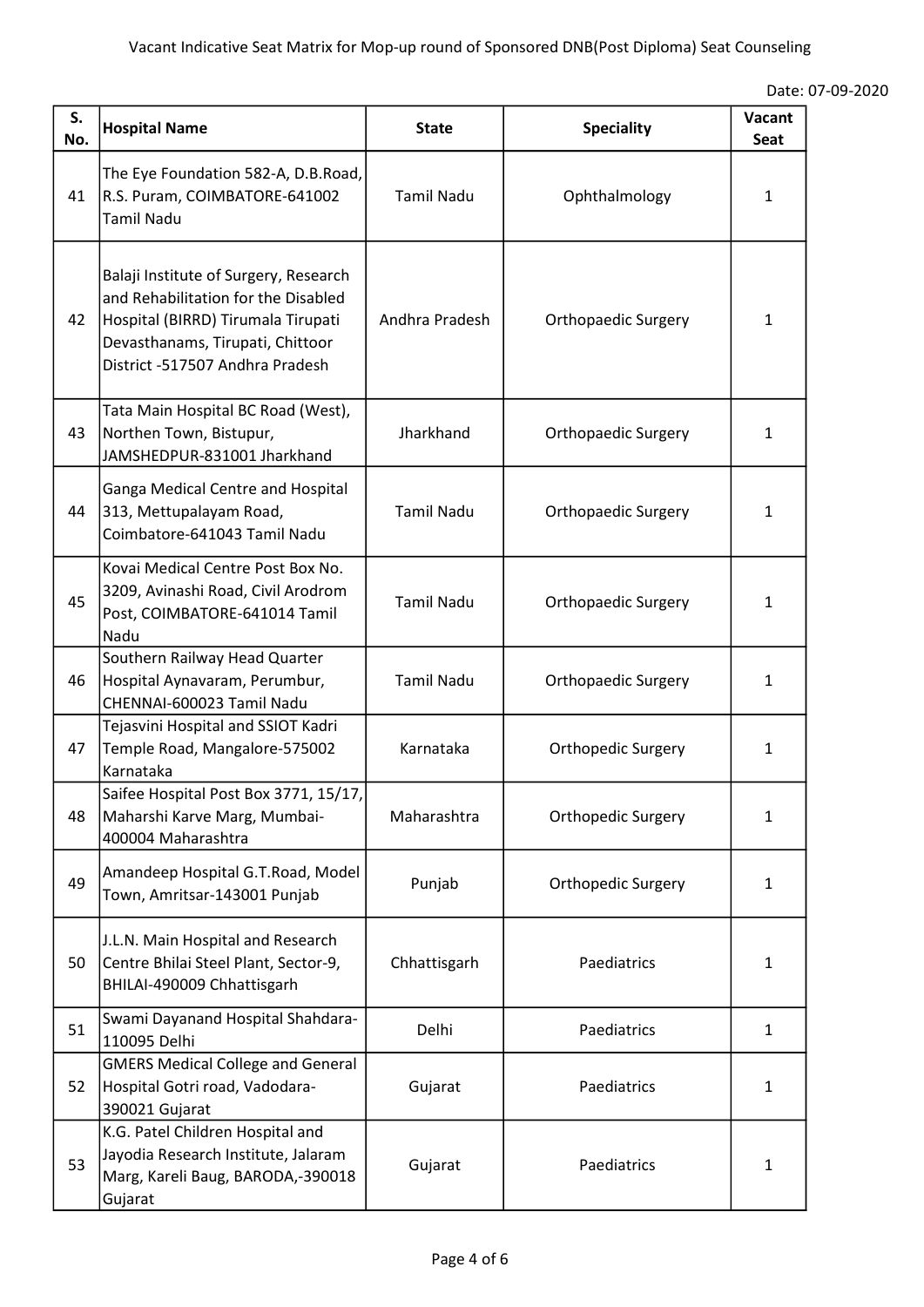|  | Date: 07-09-2020 |  |
|--|------------------|--|
|--|------------------|--|

| S.<br>No. | <b>Hospital Name</b>                                                                                                                               | <b>State</b>      | <b>Speciality</b> | Vacant<br>Seat |
|-----------|----------------------------------------------------------------------------------------------------------------------------------------------------|-------------------|-------------------|----------------|
| 54        | Tata Main Hospital BC Road (West),<br>Northen Town, Bistupur,<br>JAMSHEDPUR-831001 Jharkhand                                                       | Jharkhand         | Paediatrics       | 1              |
| 55        | Dr. Bidaris Ashwini Hospital B.L.D.E<br>Road Bijapur-586103 Karnataka                                                                              | Karnataka         | Paediatrics       | 1              |
| 56        | Manipal Hospital No. 98, Rustum<br>Bagh, Old Airport Road, Bangalore-<br>560017 Karnataka                                                          | Karnataka         | Paediatrics       | 1              |
| 57        | Rainbow Childrens Hospital Sy. No.<br>8/5, Marathahalli K R Puram Outer<br>ring road, Doddanekundi,<br>Marathahalli, Bengaluru-560037<br>Karnataka | Karnataka         | Paediatrics       | 1              |
| 58        | St. Philomena's Hospital No. 4,<br>Campbell Road, Viveknagar PO,<br>Bangalore-560047 Karnataka                                                     | Karnataka         | Paediatrics       | 1              |
| 59        | <b>Baby Memorial Hospital Indira</b><br>Gandhi Road, Kozhikode -673004<br>Kerala                                                                   | Kerala            | Paediatrics       | 1              |
| 60        | Rajarshee Chhatrapati Shahu<br>Maharaj Government Medical<br>College CPR Hospital Campus, Dasara<br>Chowk, Kolhapur-416002<br>Maharashtra          | Maharashtra       | Paediatrics       | 1              |
| 61        | Kanchi Kamakoti Childs Trust<br>Hospital 12A, Nageswara Road,<br>Nungambakkam, CHENNAI-34 Tamil<br>Nadu                                            | <b>Tamil Nadu</b> | Paediatrics       | 1              |
| 62        | Kovai Medical Centre Post Box No.<br>3209, Avinashi Road, Civil Arodrom<br>Post, COIMBATORE-641014 Tamil<br>Nadu                                   | <b>Tamil Nadu</b> | Paediatrics       | 1              |
| 63        | Southern Railway Head Quarter<br>Hospital Aynavaram, Perumbur,<br>CHENNAI-600023 Tamil Nadu                                                        | <b>Tamil Nadu</b> | Paediatrics       | 1              |
| 64        | Lotus Children's Hospital 6-2-29,<br>Lakdi Ka Pul, Hyderabad-500004<br>Telangana                                                                   | Telangana         | Paediatrics       | 1              |
| 65        | Apollo Gleneagles Hospital 58, Canal<br>Circular Road, Kolkata-700054 West<br>Bengal                                                               | West Bengal       | Paediatrics       | 1              |
| 66        | J.L.N. Main Hospital and Research<br>Centre Bhilai Steel Plant, Sector-9,<br>BHILAI-490009 Chhattisgarh                                            | Chhattisgarh      | Radio Diagnosis   | 1              |